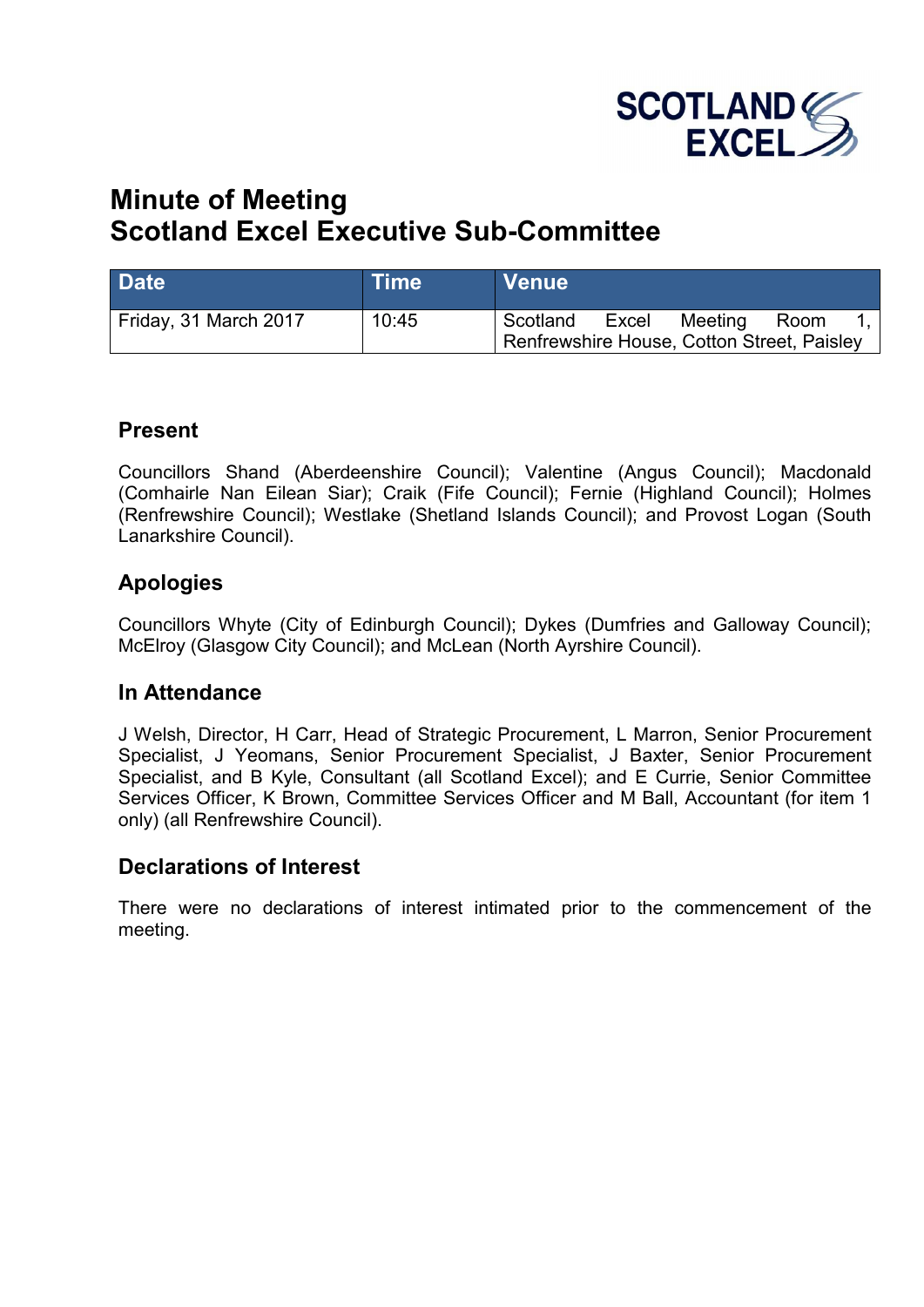# **1 Revenue Budget Monitoring Report**

There was submitted a joint revenue budget monitoring report by the Treasurer and the Director of Scotland Excel for the period 1 April 2016 to 3 March 2017.

The report intimated that gross expenditure was £10,000 over budget and income was currently £83,000 over recovered resulting in a net underspend of £73,000.

**DECIDED:** That the report be noted.

### **Sederunt**

Provost Logan entered the meeting during consideration of the following item of business.

### **2 Contract for Approval: Supply and Delivery of Education and Office Furniture**

There was submitted a report by the Director of Scotland Excel relative to the award of a second generation framework agreement for the combined provision of education and office furniture which would be effective from 1 May 2017 until 29 February 2020, with an option to extend for a further period of one year until 28 February 2021.

The report intimated that the framework would provide councils and participating bodies with a mechanism to procure a wide range of furniture suitable for classrooms, pre-5 environments, dining rooms and flexible learning spaces. Furniture for use in office environments would also be available together with furniture suitable for meeting rooms and reception areas.

The framework had been divided into 11 lots as detailed in table 1 in the report. Appendix 1 to the report detailed the participation, spend and savings summary of the 31 councils participating in the framework. It was noted that Tayside Contracts, the Scottish Prison Service, Strathclyde Partnership for Transport and associate members of Scotland Excel would also be participating in the framework.

The forecast spend for the framework had increased to £9 million per annum and £36 million over the four-year term of the framework, including any extension period. Tender responses had been received from 26 suppliers. One supplier withdrew and another supplier had been unable to provide all of the required supporting documentation which rendered their offer non-compliant. Based on the criteria and scoring methodology set out in the tender document, a full evaluation of the remaining 24 compliant offers had been completed and Appendix 3 to the report detailed the scores relative to each bidder.

Based on the evaluation undertaken and in line with the criteria and weightings detailed in the report it was recommended that the framework be awarded to 21 suppliers across the 11 lots as detailed in Appendix 3 to the report.

**DECIDED:** That the award of the framework agreement, as detailed in Appendix 3 to the report, be approved.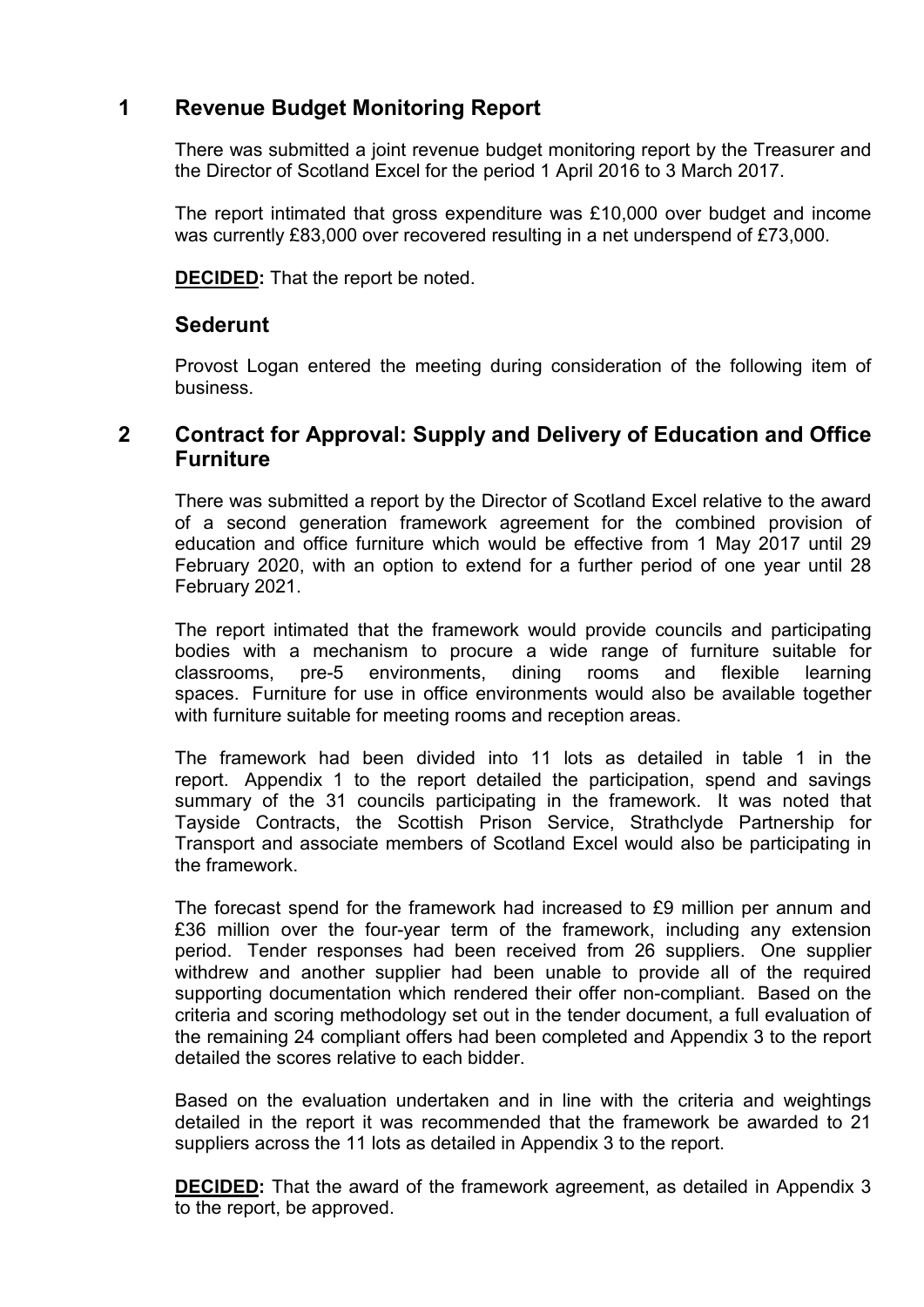# **3 Contract for Approval: Energy Efficiency Contractors**

There was submitted an amended report by the Director of Scotland Excel relative to the award of Scotland Excel's first national collaborative framework for energy efficiency contractors which would operate from 1 May 2017 until 30 April 2019, with an option to extend up to 30 April 2021.

The report intimated that the framework would support councils to deliver on the responsibilities set out in the Energy Efficiency Standards for Social Housing (EESSH) and the Home Energy Efficiency Programme for Scotland: Area Based Scheme (HEEPS: ABS). The framework had been developed to accommodate future potential schemes as well as allowing councils to utilise the framework, where appropriate, on non-domestic and public buildings. The framework also incorporated additional funding under the Energy Company Obligation (ECO), a UK wide scheme to help reduce carbon emissions and tackle fuel poverty by placing obligations on energy suppliers to implement targeted energy saving measures.

The framework had been split into three lots as detailed in table 1 in the report. Each lot had been divided into sub-lots for specific types of insulation and heating measures and this ensured that specialist contractors and small and medium enterprises could bid for measures suited to their particular skills and experience.

Appendix 1 to the report detailed the participation, spend and savings summary of the 29 councils participating in the framework. The contract spend had been estimated between £50 million and £200 million per annum across all three lots. This reflected the anticipated spend from the current HEEPS: ABS programme of £50 million combined with the potential investment required to comply with EESSH. The maximum value of work that could be awarded under the framework was £800 million over the four-year term of the framework. Tender responses had been received from 49 organisations but several were deemed non-compliant as they failed to complete the required schedule of rates or technical method statements. Those deemed non-compliant had been advised that they would not be considered further.

Based on the criteria and scoring methodology set out in the tender document, a full evaluation of the compliant offers received had been completed and Appendix 3 to the report detailed the scores relative to each bidder.

Based on the evaluation undertaken and in line with the criteria and weightings detailed in the report it was recommended that a multi-supplier framework agreement be awarded to 31 suppliers across 13 sub-lots on a council-by-council basis as detailed in Appendix 3 to the report.

**DECIDED:** That the award of the framework agreement, as detailed in Appendix 3 to the report, be approved.

#### **Sederunt**

Councillor Westlake entered the meeting during consideration of the following item of business.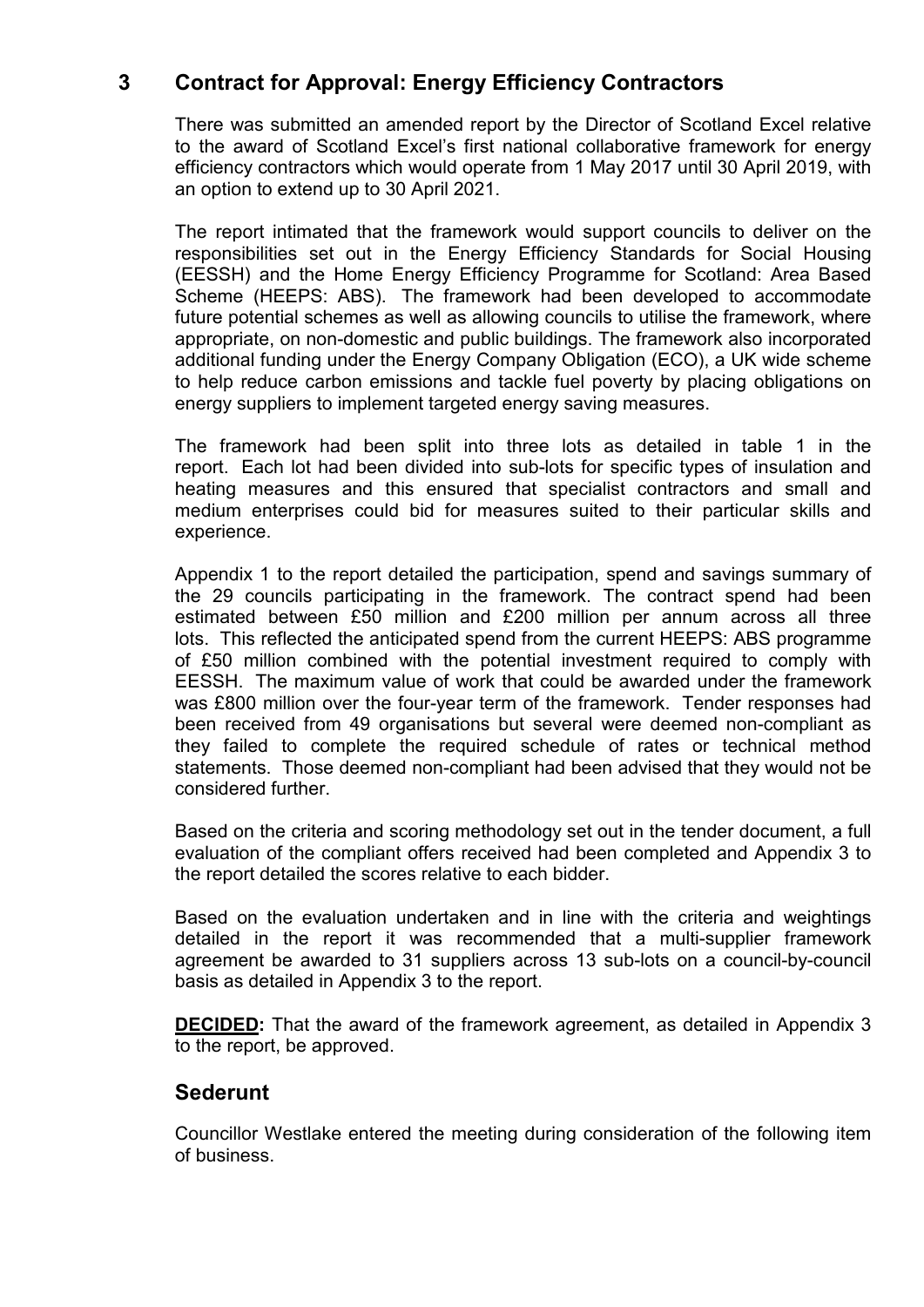# **4 Contract for Approval: Outdoor Play Equipment and Artificial Surfaces**

There was submitted a report by the Director of Scotland Excel relative to the award of the first national collaborative framework for the design, supply, installation and inspection of outdoor play equipment and artificial surfaces which would operate from 1 May 2017 to 12 March 2019, with an option to extend to 12 March 2021.

The report intimated that the framework would provide councils and other participating bodies with a mechanism to procure a broad scope of works, services and supply arrangements for outdoor play equipment, safer surfaces, outdoor gym equipment, multi-use games areas, artificial surfaces and wheeled sports areas.

The framework had been divided into 10 lots as detailed in table 1 in the report. Appendix 1 to the report detailed the participation, spend and savings summary of all 32 councils participating in the framework. It was noted that the Scottish Prison Service and Advanced Procurement for Universities and Colleges Excel would also be participating in the framework.

The forecast spend for the framework had increased to £9 million per annum and £36 million over the four-year term of the framework, including any extension period. Tender responses had been received from 36 suppliers. Two bidders failed to submit a qualification and master technical response and one bidder failed to submit a commercial response. As all three bidders were non-compliant they had been advised that they would not be considered further. Based on the criteria and scoring methodology set out in the tender document, a full evaluation of the remaining 31 compliant offers had been completed and Appendix 3 to the report detailed the scores relative to each bidder.

Based on the evaluation undertaken and to secure best value, capacity and coverage it was recommended that the framework be awarded to 28 suppliers across the 10 lots as detailed in Appendix 3 to the report.

**DECIDED:** That the award of the framework agreement, as detailed in Appendix 3 to the report, be approved.

#### **5 Contract for Approval: Supply and Delivery of Personal Protective Equipment**

There was submitted a report by the Director of Scotland Excel relative to the award of a third generation framework for the supply and delivery of personal protective equipment which would operate from 1 May 2017 to 28 February 201, with an option to extend for a further two 12-month periods.

The new framework would continue to provide councils and associate members with a mechanism to procure a wide range of personal protective equipment including workwear, footwear, safety wear and hi-visibility wear.

The framework had been divided into two lots as detailed in table 1 in the report. Appendix 1 to the report detailed the participation, spend and savings summary of all 32 councils participating in the framework. It was noted that Tayside Contracts and NHS Scotland would also be participating in the framework.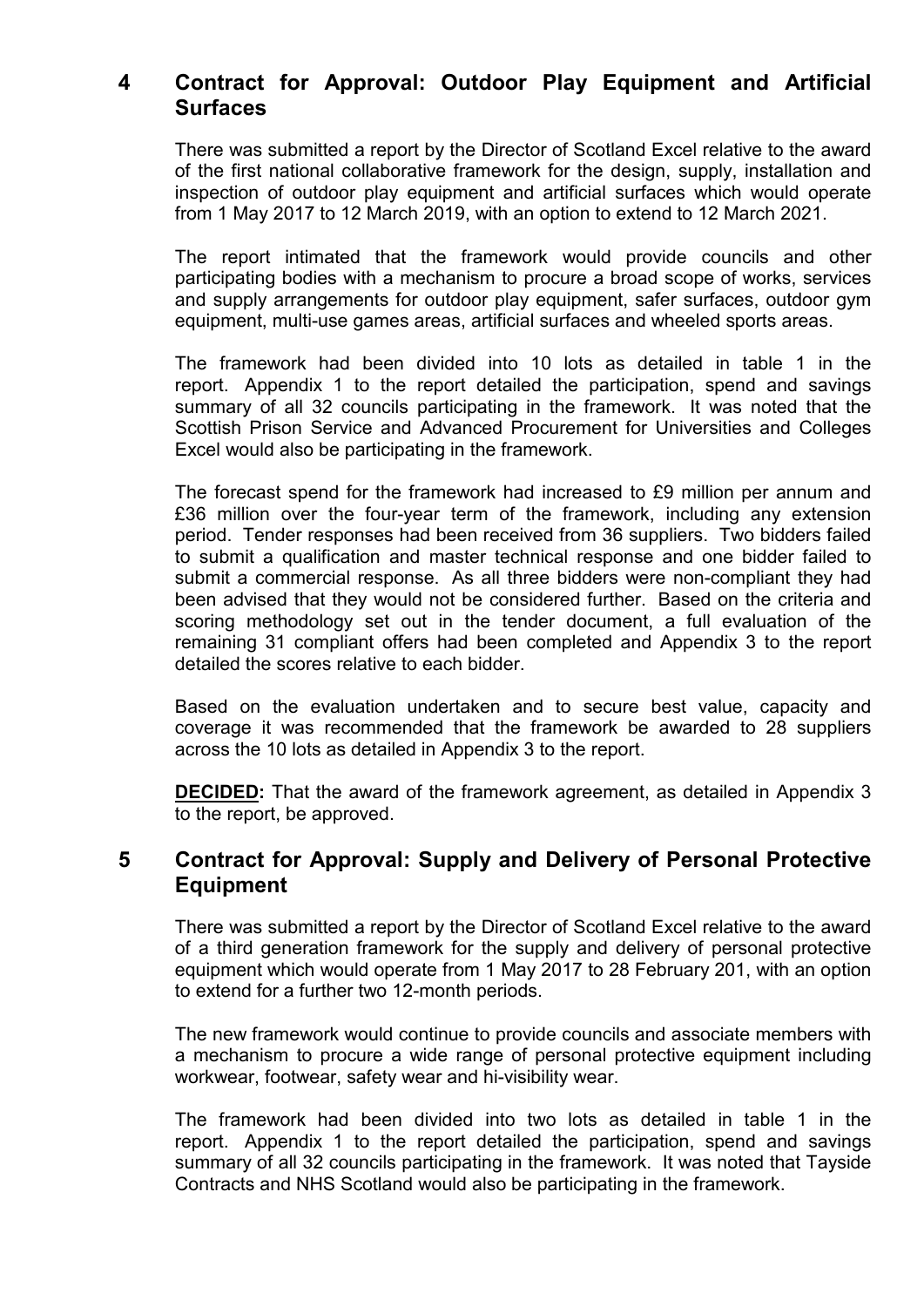The annual spend for participating councils was forecast at approximately £10 million per annum. Together with the NHS annual spend of approximately £600,000, the value over the term of the framework, including the two extension periods, had been estimated at £40 million. Tender responses had been received from 31 suppliers. One bidder subsequently withdrew their offer. One bidder submitted a non-compliant tender for one of the lots and another bidder failed to upload to PCS-T on time and neither of these bids had been accepted.

Based on the criteria and scoring methodology set out in the tender document, a full evaluation of the complaint offers received had been completed and Appendix 3 to the report detailed the scores relative to each bidder.

Based on the evaluation undertaken and in line with the criteria and weightings detailed in the report it was recommended that a two-lot supplier framework agreement be awarded to the 21 compliant bidders as detailed in Appendix 3 to the report.

**DECIDED:** That the award of the framework agreement, as detailed in Appendix 3 to the report, be approved.

### **6(a) Request for Associate Membership: Blue Triangle Housing Association**

There was submitted a report by the Director of Scotland Excel indicating that Blue Triangle Housing Association had submitted an application to become an associate member of Scotland Excel.

**DECIDED:** That the application by Blue Triangle Housing Association to become an associate member of Scotland Excel, at an annual membership fee of £500, subject to completion and signing of the agreement document, be approved.

# **6(b) Request for Associate Membership of Scotland Excel: City Property Glasgow (Investments) LLP**

There was submitted a report by the Director of Scotland Excel indicating that City Property Glasgow (Investments) LLP had submitted an application to become an associate member of Scotland Excel.

**DECIDED:** That the application by City Property Glasgow (Investments) LLP to become an associate member of Scotland Excel, with no annual fee, subject to completion and signing of the agreement document, be approved.

### **7 Employee Absence Management Report**

There was submitted a report by the Director of Scotland Excel relative to employee absence statistics for Scotland Excel. The report advised of the absence levels for the month of February 2017, the previous six and 12 months and provided information relating to the absence statistics and reasons.

**DECIDED:** That the report be noted.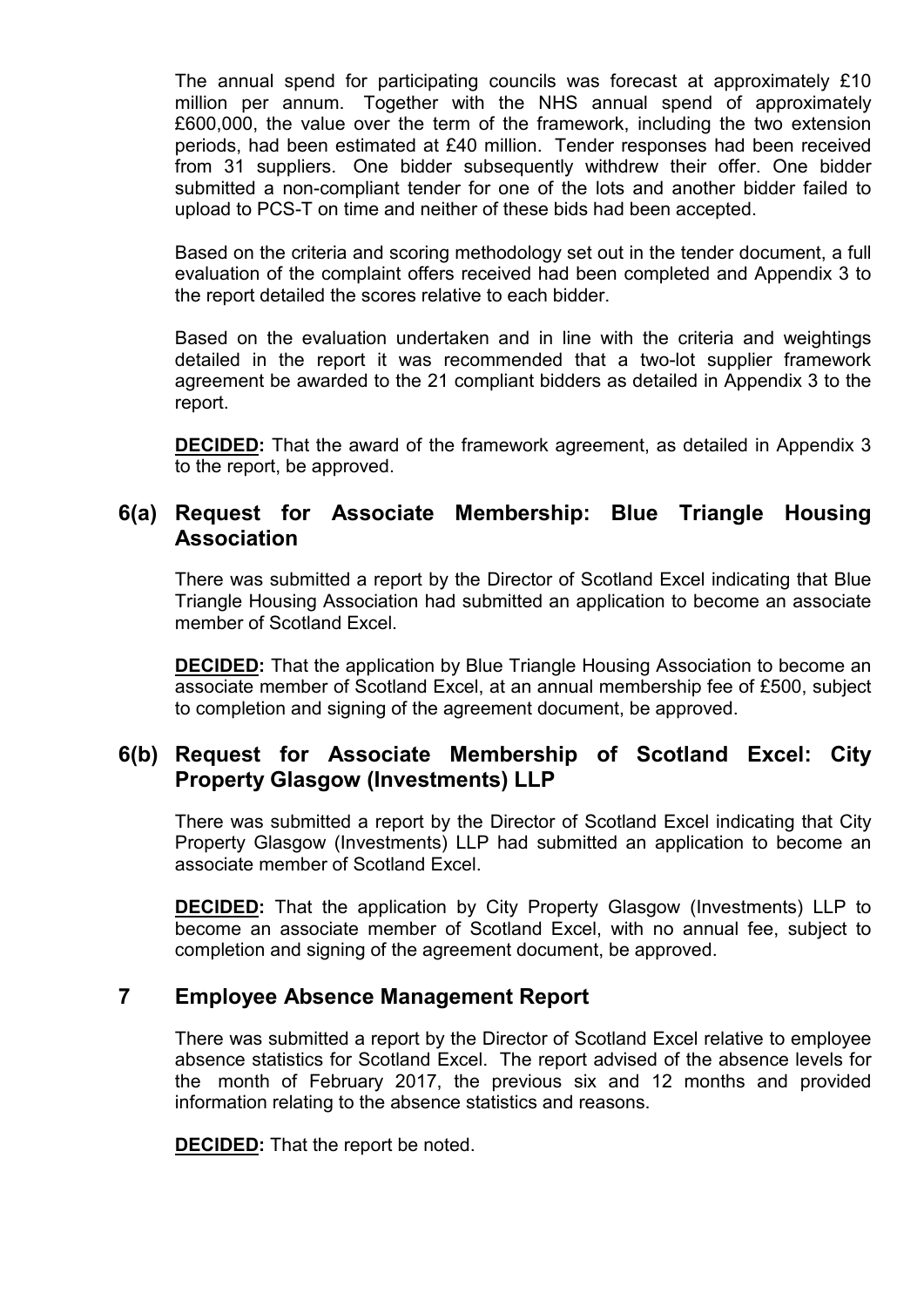### **8 Date of Next Meeting**

**DECIDED:** That the next meeting of the Executive Sub-committee be held on 30 June 2017 in Glasgow City Chambers, George Square, Glasgow following the meeting of the Joint Committee being held that day at 10.45 am.

# **Valedictory**

Councillor Holmes thanked members of the Executive Sub-committee and the staff of Scotland Excel and Renfrewshire Council for their contribution to the work of the Executive Sub-committee and for their assistance to him during his period as Convener.

Councillor Valentine thanked Councillor Holmes for his fairness in chairing meetings of the Executive Sub-committee during his period as Convener.

# **Appendix**

Minute of Scotland Excel Sub-Committee on 31 March 2017

I, Hugh Carr, want to draw to the attention of the Joint Committee for the purposes of a fully accurate record the following administrative errors which came to light in the course of implementing the Executive Sub-Committee's decisions of 31 March 2017.I would advise that the nature and significance of these errors and the fact that they did not affect the recommendations in any way was carefully considered and thereafter the contract award process was taken through to completion.

Agenda Item 2 – Supply and Delivery of Education and Office Furniture

References in the Appendices to –

1. Findel Education Supplies Limited should have been to Findel Educational Supplies Limited

2. YPO Procurement Holdings Limited should have been to YPO Joint Committee of Local Authorities

Agenda Item 5 – Supply and Delivery of Personal Protective Equipment

References in the Appendices to –

1. Lion Safety Ltd should have been to Lion Safety. (It should be noted that the bidder has a company, but its company was not used to bid for the work.)

2. Mona Laird Ltd (T/a McKinley Workwear Supplies) located in Inverness should have been to Morna Laird Ltd (T/a McKinlay Workwear Supplies) located in Hamilton.

The scoring of the tenders listed in Appendix 3 has been corrected as follows –

MWUK Ltd trading as Alexandra - score has been corrected for an arithmetical error and changed from 77.45 to 82.45, moving it up from position 13 to position 9 in the